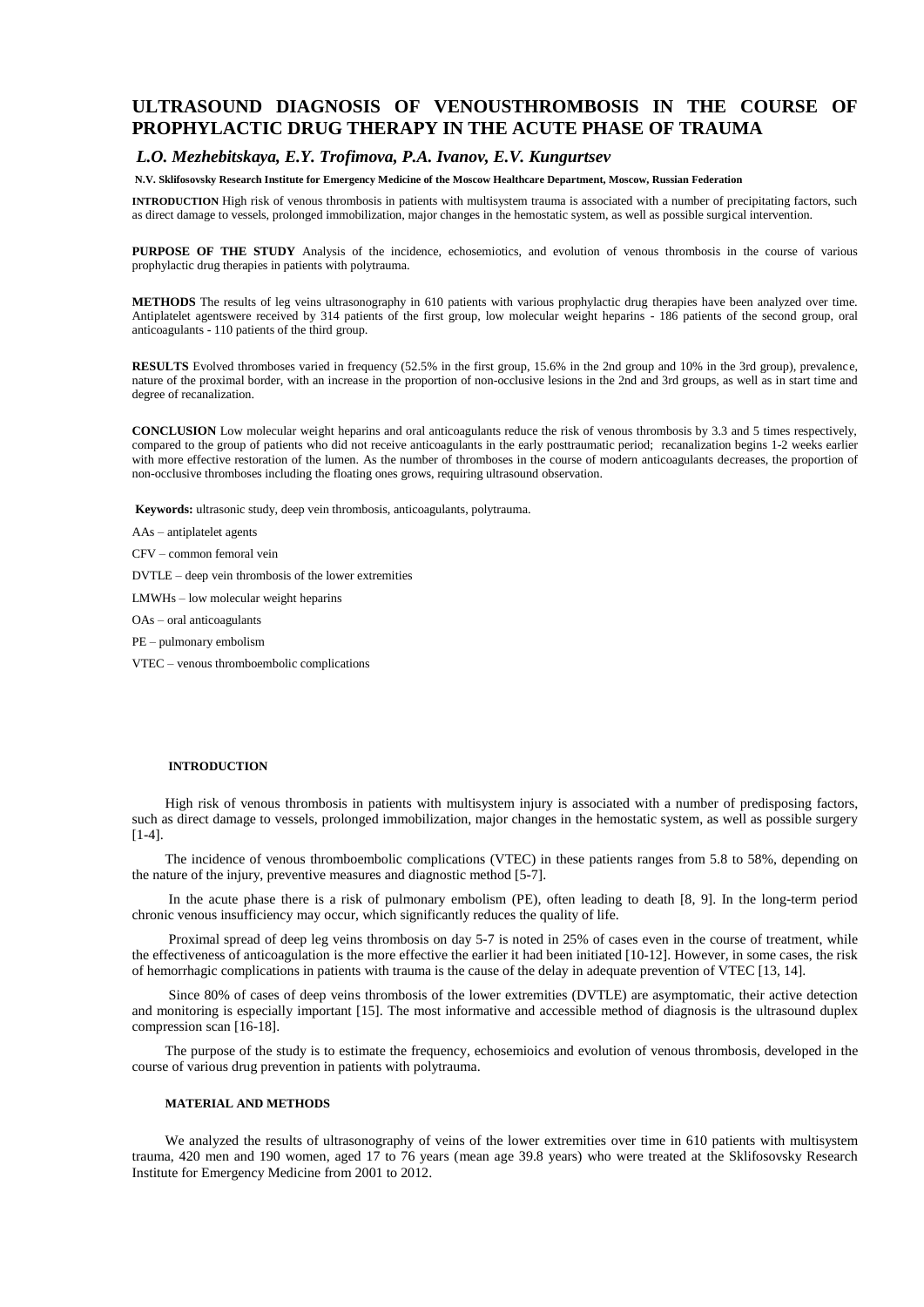Non-pharmacological prevention of VTEC included gymnastics, methods of elastic pneumocompression and early mobilization.

According to the nature of drug prevention patients were divided into three groups. The first (control) group consisted of 314 patients who had been treated with antiplatelet agents (AAs) – Trental 400 mg / day, Xantinol nicotinate 0.3-0.6 g / day, Rheopolyglukin since the first day of hospital stay. Of these, 200 patients were treated in the hospital from 2001 to 2003, before the adoption of standard prevention of pulmonary embolism with low molecular weight heparins (LMWHs) [19], and 114 patients had contraindications to anticoagulants associated with a high risk of bleeding or hypocoagulation (multiple rib fractures with alung injury – 31, intrahepatic hematoma – 16, subcapsular splenic rupture – 13, intracranial hematoma – 20, gastric ulcer and duodenal ulcer – 23, severe diabetes – 4, chronic renal failure – 5, thrombocytopenia - 2).

The second group consisted of 186 patients who received LMWHs as a preventive measure. Fraxiparine was administered in a dosage according to the weight of the victim  $-0.1$  ml  $/10$  kg of the body weight 2 times daily (starting no later than 3 days since the date of admission to the hospital as soon as possible sources of bleeding were excluded), and canceled after the activation of the patient in the absence of DVTLE (by ultrasound data).

In 110 patients of the group 3, oral anticoagulants (OAs) have been included into the set of preventive measures since 2010. Among them, 60 patients were treated with the direct thrombin inhibitor dabigatran etexilate (Pradaxa) at a dosage of 220 mg / daily and 50 people received the factor *Xa* inhibitor rivaroxaban (Xarelto) – 10 mg once daily.

Treatment of revealed thrombosis in patients of all groups was performed using direct and indirect anticoagulants according to the conventional scheme.

Ultrasound of lower extremities veins was performed on *Siemens Sonoline Omnia* and *Logiq* – P-6 of *General Electric,* equipped with multifrequency linear transducers with a frequency range of 5.0-7.5 MHz to locate veins of lower leg and femoralpopliteal segment by a convex transducer with a working frequency of 3.5-5.0 MHz for the study of the lower hollow and iliac vein.

Ultrasound study was performed at least once a week, starting with day 3-5 from the time of injury. Patients requiring surgery, underwent the study starting on day 1-2 before the upcoming surgery, followed by weekly monitoring, beginning with the day 2-3 in the postoperative period. When identifying the floating thrombus, intervals between ultrasound studies were reduced (3-5 days) to eliminate the threat of embolism. Standard evaluation criteria in gray-scale and color-coded modes were used for the diagnosis of thrombosis, special tests were performed. Since the thrombosis often develops in the veins of the contralateral limb, we always adhered to bilateral scanning.

In assessing the prevalence of the process and fixing of the thrombus on the proximal level of thrombosis, V.S. Savelyev classification was used [20]. Considering the special importance of the common femoral vein (CFV) in the formation of embologenic blood clots due to its large diameter and the presence of large inflows in our research, we have identified three levels of the proximal border: 1) distal, not reaching the lumen of CFV; 2) intermediate, which involves CFV; 3) proximal, involving the lower hollow and iliac vein.

Statistical processing was performed using the computer program *Statistica.* When comparing the numerical parameters in groups we used the Student's *t-test*,  $X^2$ . Statistically significant level was  $p \le 0.05$ .

#### **RESULTS AND DISCUSSION**

In group 1, affected at different times after injury, DVTLE was diagnosed in 165 patients (52.5%) out of 314 people, including bilateral thrombosis in 22 cases (13.3%). Thus, venous thrombosis developed in veins of 187 limbs.

Data on the location and nature of the proximal border of thrombosis are presented in Table 1.

| The location and nature of thrombosis in the course of its prevention using antiplatelet agents |  |
|-------------------------------------------------------------------------------------------------|--|
|-------------------------------------------------------------------------------------------------|--|

| Location of<br>thrombosis | Character of thrombosis |      |          |      | Total          |      |      |     |
|---------------------------|-------------------------|------|----------|------|----------------|------|------|-----|
|                           | occluding               |      | parietal |      | floating       |      |      |     |
|                           | abs.                    | %    | abs.     | %    | abs.           | %    | abs. | %   |
| Distal                    | 52                      | 44.8 | 57       | 49.2 | $\overline{7}$ | 6.0  | 116  | 100 |
| Intermediate              | 10                      | 19.2 | 18       | 34.6 | 24             | 46.2 | 52   | 100 |
| Proximal                  | 4                       | 21.1 | 11       | 57.8 | $\overline{4}$ | 21.1 | 19   | 100 |
| Total                     | 66                      | 35.3 | 86       | 46.0 | 35             | 18.7 | 187  | 100 |

As can be seen from the table, in the largest number of observations, distal thrombosis with occlusive and parietal character of fixation occurred. It should be noted that the proximal level of DVTLE often reached the ostium of the femoral vein. In the lower leg veins, associated thrombotic occlusion involving the paired trunks occurred that strongly impaired the venous outflow.

Among patients of the group 2, thrombosis was detected in 29 cases (15.6%).

In 2 of them (6.2%), we diagnosed bilateral DVTLE (31 limbs in total).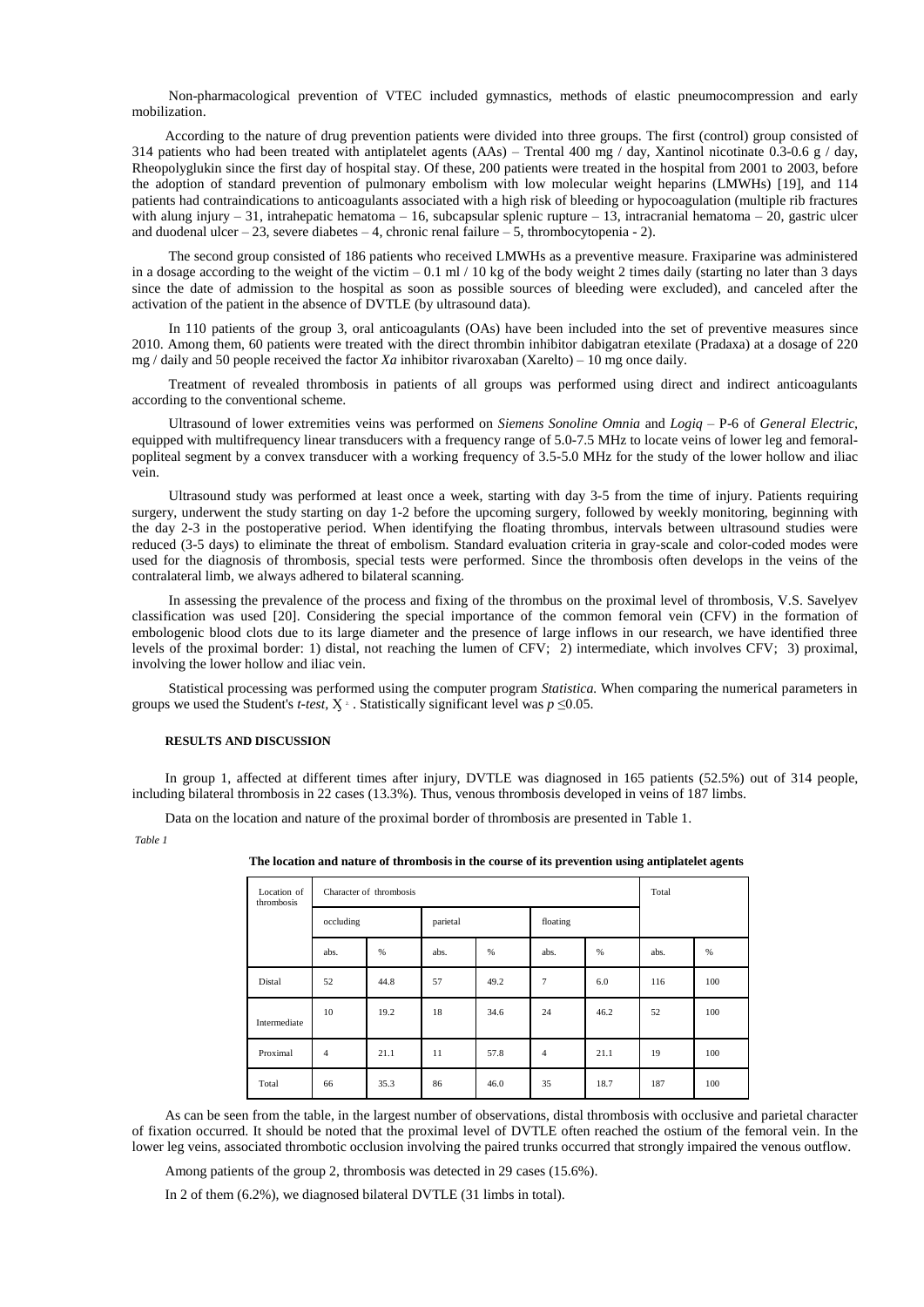Distal thrombosis developed in the veins of 10 limbs (32.3%). In the veins of 19 limbs (61.2%) the process extended to the lumen of the CFV, and in 3 cases (10.3%) deep femoral vein became its source, but maintained normal outflow through the greater distal vessel (Fig. 1).

In 2 patients (6.5%), tops of floating thrombi extended to the iliac segment, reaching the ostium of the common iliac vein in one of them (Fig. 2).



Fig 1. Floating thrombus in the distal common femoral vein, coming from deep femoral vein



Fig 2. Floating thrombus in the external and common iliac vein

Character of thrombotic masses fixation on different levels is shown in Table 2. *Table 2*

**The location and nature of thrombosis in the course of its prevention using low molecular weight heparins**

| Location of<br>thrombosis | Character of thrombosis |     |                |      | Total          |      |                |     |
|---------------------------|-------------------------|-----|----------------|------|----------------|------|----------------|-----|
|                           | occlusive               |     | parietal       |      | floating       |      |                |     |
|                           | abs.                    | %   | abs.           | %    | abs.           | %    | abs.           | %   |
| Distal                    | $\overline{c}$          | 20  | $\overline{4}$ | 40   | $\overline{4}$ | 40   | 10             | 100 |
| Intermediate              | 1                       | 5.3 | 3              | 15.8 | 15             | 78.9 | 19             | 100 |
| Proximal                  | ٠                       | ٠   | ٠              | -    | $\overline{c}$ | 100  | $\overline{c}$ | 100 |
| Total                     | 3                       | 9.7 | $\overline{7}$ | 22.6 | 21             | 67.7 | 31             | 100 |

As the table shows, patients of the group 2 had mostly non-occlusive thrombosis, extending into the lumen of the CFV, where 15 of the 21 identified floating tops of length from 3 to 8 cm were located.

In patients of the group 3, DVTLE was detected in 11 cases (10%) in the veins of one limb (bilateral lesions were not observed). Distal thrombosis occurred in 6 patients (54.5%), intermediate – in 4 patients (36.4%) and proximal – in one patient (9.1%).

There were 5 cases of thrombosis with parietal fixation and 6 cases of thrombosis with a floating proximal part of the thrombus. Occlusive thrombosis in the studied group of patients was not found. Changes were characterized by small extension, involving no more than two venous segments. In 3 cases, the process was limited to isolated lesions of the lower leg veins, and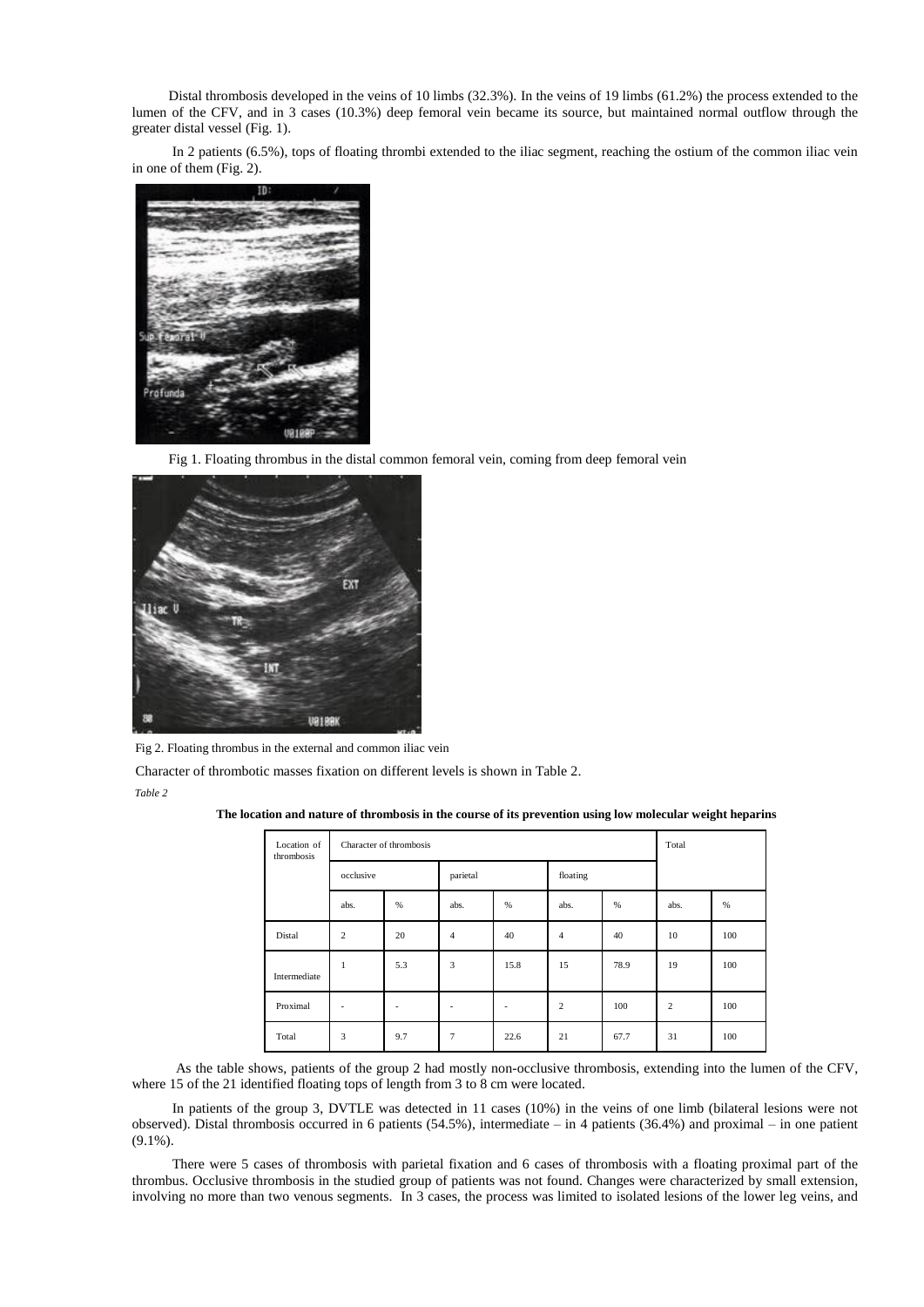in 3 other cases the lesion spread to the popliteal and femoral vein. In 4 patients, floating thrombi were found in the lumen of the CFV, and 3 of them had the base at the ostium of the deep femoral vein, and one was fixed on the venous valve cusp (Fig. 3).

Segmental floating thrombus in the lumen of the external iliac vein with a base in the paravalvulvar area of CFV was found in one case.

Thus, the victims of the 1st group (AAs) often had femoral-popliteal thrombosis, extending from the veins of the lower leg to the ostium of the femoral vein (Fig. 4). Ascending thrombosis, reaching the lumen of the CFV was more frequent in patients treated with LMWHs – 61.2% vs. 27.8% in patients treated with AAs. As already noted, in the group of patients treated with the OAs, thromboses were of small extention, segmental character and were also revealed with the same frequency both in the distal part of the vessel and in CFV. Statistically significant difference in the incidence of DVTLE with proximal localization was not found: 10.2% – in group 1, 6.5% – in group 2 and 9.1% – in group 3, *p>* 0.05.



Fig. 3. The floating thrombus with a base on the valve cusp



Fig. 4. Occlusive tibial veins thrombosis



Fig. 5. The nature of the proximal border of thromboses in different types of drug prevention

Notes: AAs - antiplatelet agents; LMWHs - low molecular weight heparins; OAs - oral anticoagulants

The share of occlusive thrombosis in strong violation of the venous outflow using AAs was significantly higher than in the group, which used LMWH for the prevention  $-35.3\%$  compared to 9,7% ( $p$  <0.01). In the third group where patients received OAs, there were no occlusive lesions. Accordingly, the relative amount of floating changes in the structure of thrombosis in patients treated with AAs was lower – 18.7% versus 67.7% in the group 2 and versus 54.5% in the group 3  $(p \text{ < } 0.01)$  that is demonstrated in Fig. 5.

In repeated ultrasound spread of thrombosis in the proximal direction was observed in 35 patients. In 32 cases (19.4%) patients were of the 1st group. In 24 of them, the growth of DVTLE was completed by the end of the 1st week, and in 8 cases, the growth of the lesion continued even on the 2nd week after the detection of thrombosis. Among the victims of the 2nd group, the growth of thrombosis in the proximal direction was revealed in 3 (10.3%) patients. In other cases, the growth thrombosis was not observed.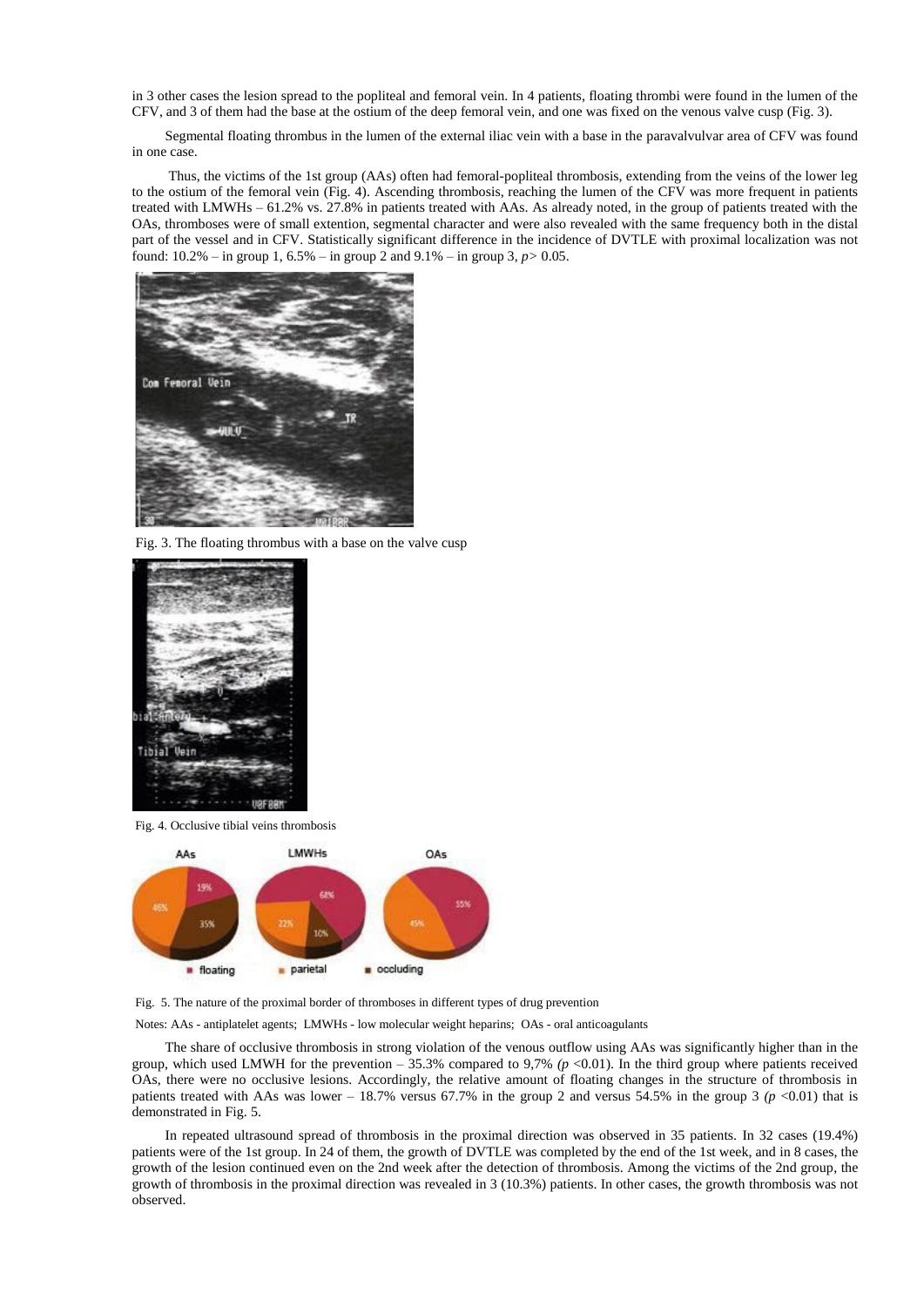In patients treated with OAs, repeated studies did not reveal the growth of thrombosis (Fig. 6). In patients with thrombosis, which developed in the course of the use of AAs and, therefore, with the later order of anticoagulants for therapeutic purposes, the first signs of recanalization were found only on the third week in 6%, and the restoration of a functioning lumen by 30% in diameter – in 19 of patients in the 4th week of observation.

In group 2, the signs of recanalization were found in 7.4% of patients on the 2nd week. On week 3-4 of observation, restoration of functioning lumen by more than 30% in diameter was observed in 35.7% of cases (Fig. 7).

In patients treated with OAs, segmental parietal changes before the discharge from the hospital were observed in 3 cases. In 8 cases (72.7%), lysis of blood clots, recanalization with full restoration of the lumen and the maintenance of the function of the valve apparatus were observed on week 3.

The rate of recanalization in groups of patients are shown on Fig. 8.



Fig. 6. Growth of thrombosis in groups with different prevention on repeated ultrasound examinations.

Notes: AAs - antiplatelet agents; LMWHs - low molecular weight heparins; OAs - oral anticoagulants



Fig. 7. Multi recanalization of the popliteal vein



Fig. 8. The rate of recanalization of thrombosis in the course of various drug prevention.